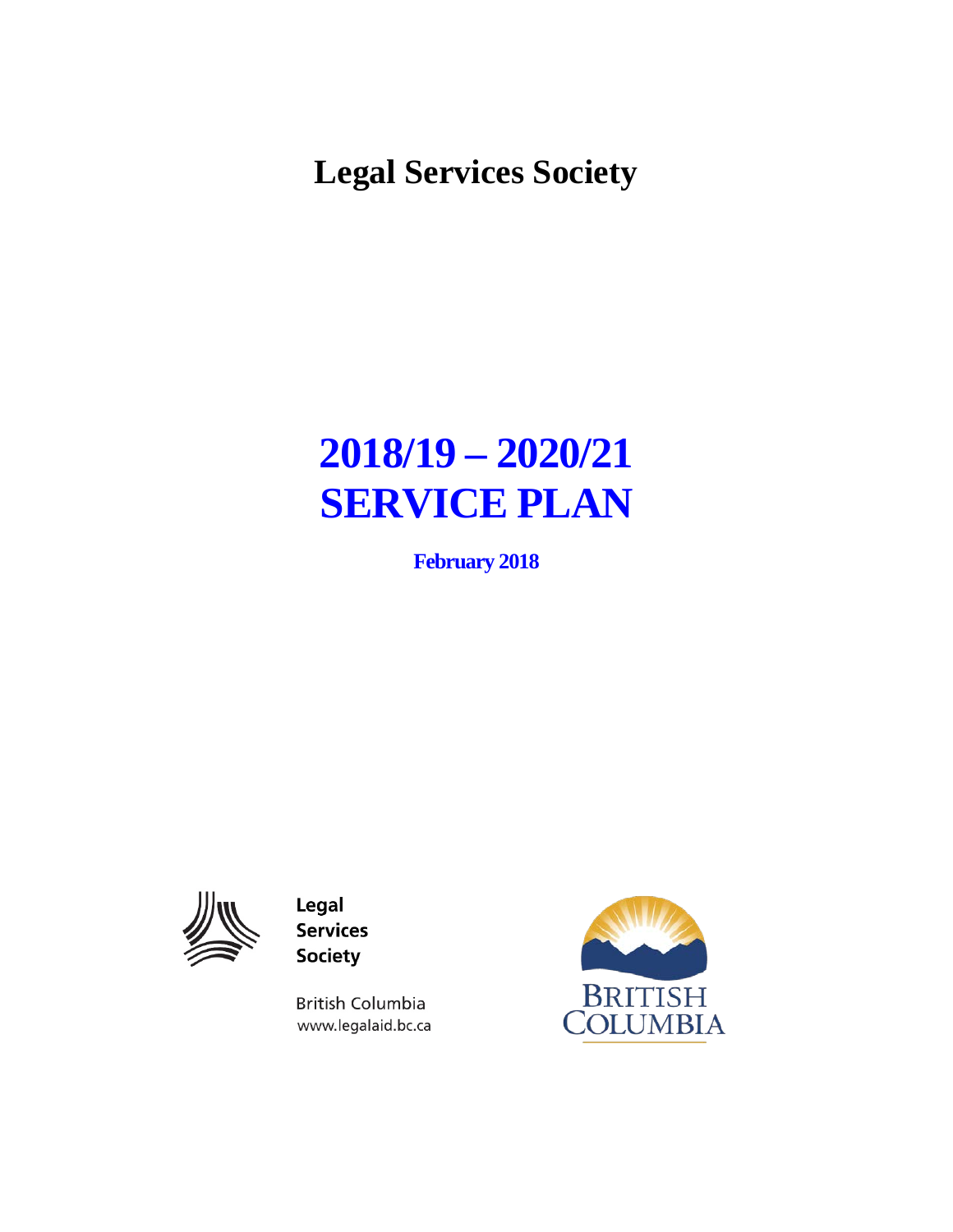For more information on the Legal Services Society contact:

400 – 510 Burrard Street Vancouver, BC V5C 3A8

604-601-6000

Or visit our website at legalaid.bc.ca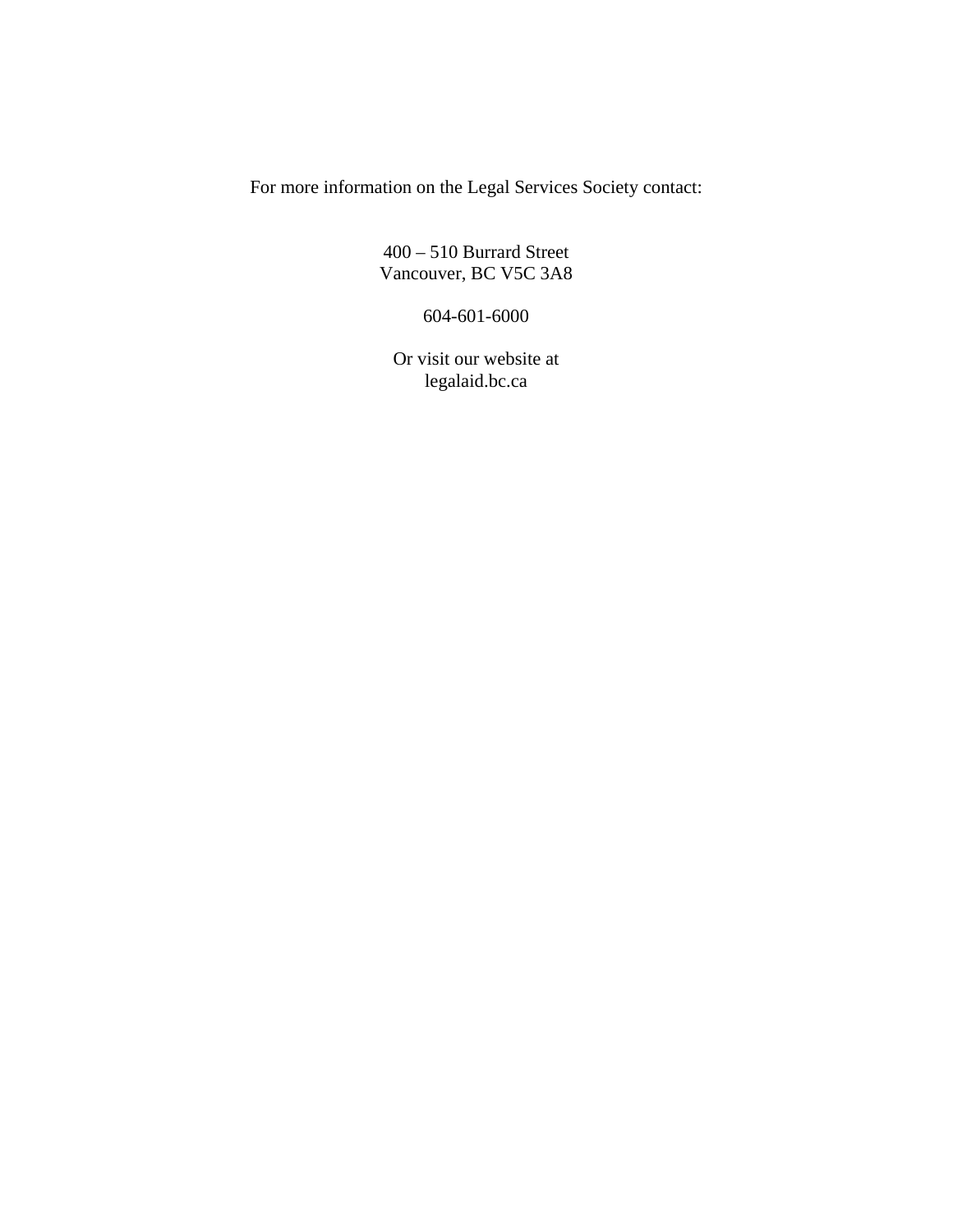# <span id="page-2-0"></span>**Board Chair Accountability Statement**



The 2018/19 – 2020/21 Legal Services Society (LSS) Service Plan was prepared under the Board's direction in accordance with the *Budget Transparency and Accountability Act*. The plan is consistent with government's strategic priorities and fiscal plan. The Board is accountable for the contents of the plan, including what has been included in the plan and how it has been reported. The Board is responsible for the validity and reliability of the information included in the plan.

All significant assumptions, policy decisions, events, and identified risks, as of January 29, 2018, have been considered in preparing the plan. The performance measures presented are consistent with the *Budget Transparency and Accountability Act* and LSS's mandate and goals, and

focus on aspects critical to the organization's performance. The targets in this plan have been determined based on an assessment of LSS's operating environment, forecast conditions, risk assessment, and past performance.

Celeste Haldane Chair, LSS Board of Directors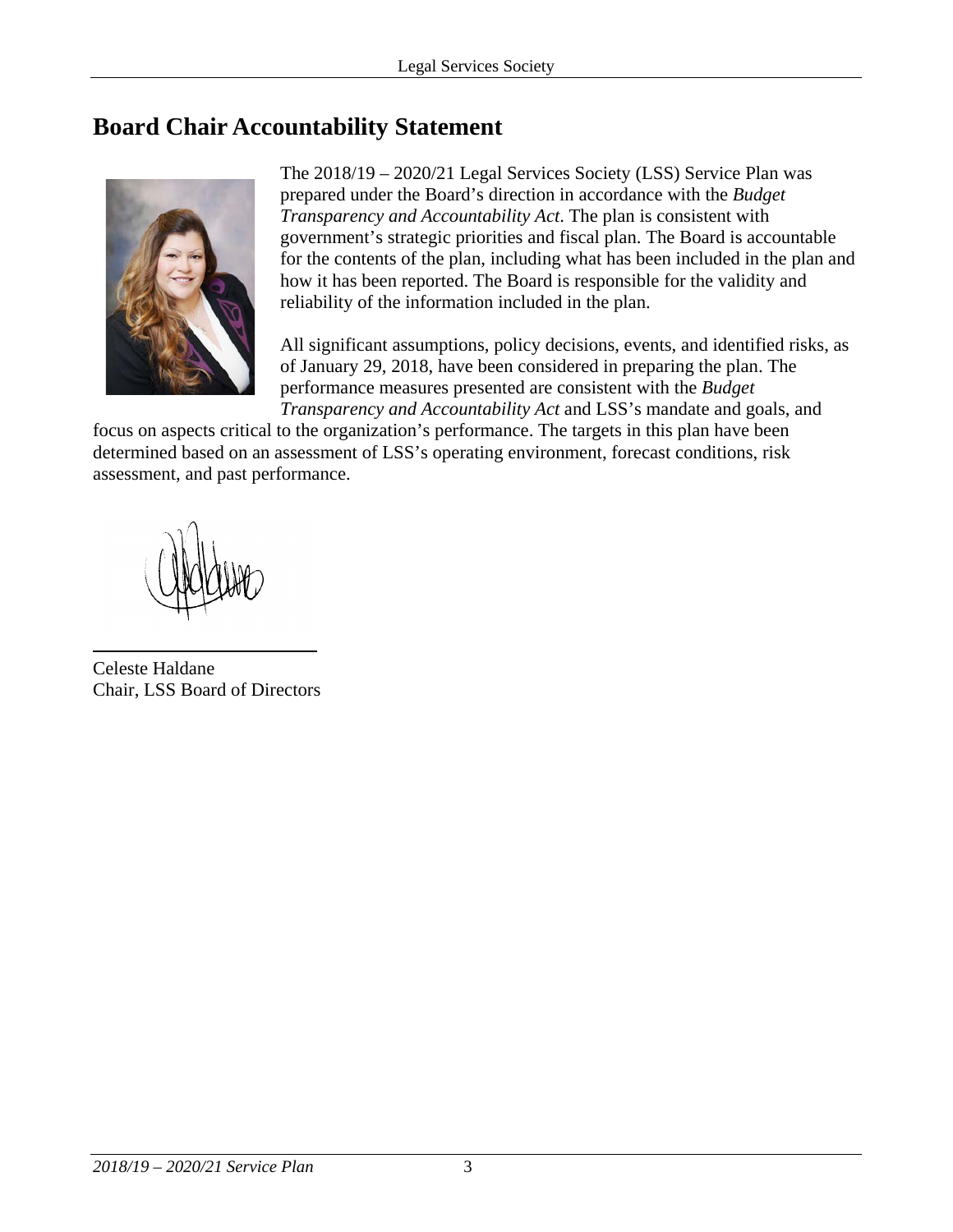# **Table of Contents**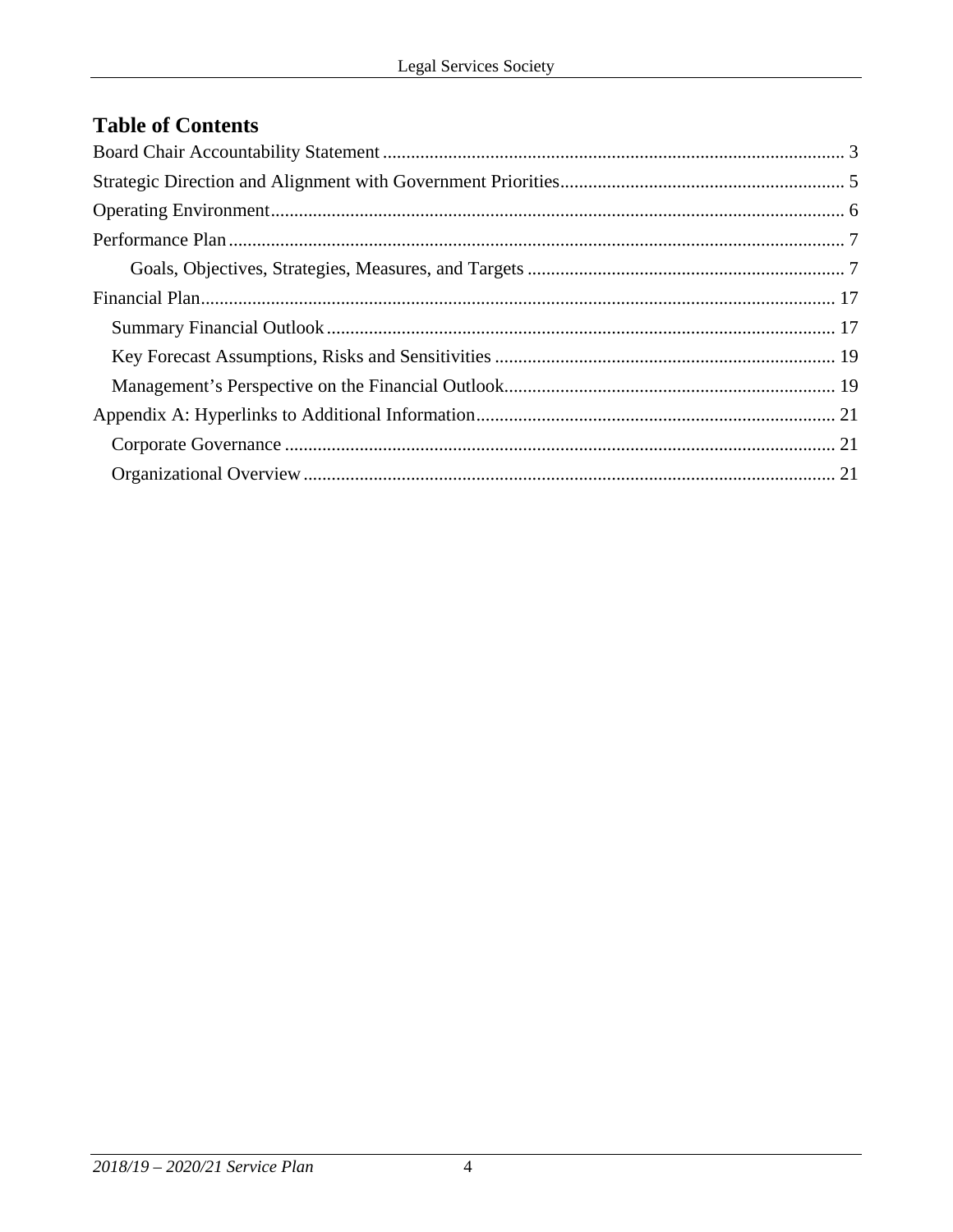# <span id="page-4-0"></span>**Strategic Direction and Alignment with Government Priorities**

To advance LSS strategic goals, we will work on two priority actions for 2018/19, as described below. These actions advance the commitments to British Columbians outlined in the mandate letter to LSS from the Attorney General (AG) to make life more affordable and to deliver the services that people count on. LSS is also committed to supporting true and lasting reconciliation with Indigenous peoples in British Columbia.

The first priority action is to work with Indigenous peoples, the ministry, and other stakeholders to continue to identify ways to improve Indigenous access to justice. This includes advancing the justice provisions of the Calls to Action of the Truth and Reconciliation Commission (TRC), the United Nations Declaration on the Rights of Indigenous Peoples (the declaration), and Grand Chief Ed John's report on Indigenous child welfare in BC. Initiatives to improve access to legal aid services have the potential to reduce the overrepresentation of Indigenous peoples in jail and in the child protection system. LSS will engage with Indigenous peoples and develop culturally appropriate legal services, to facilitate access to justice and contribute to confidence in the justice system and reconciliation.

Our second priority action is to work with the Ministry of Attorney General, affected ministries, and relevant stakeholders to determine opportunities to better help families with low incomes to achieve timely and lasting resolutions to their legal problems. We will also review legal aid services and tariff reform, and justice reform and digital delivery, as a means for enhancing Indigenous and family law services.

LSS is aligned with the government's key priorities, as outlined below. We provide free legal representation and advice to people with low incomes and free public legal education and information (PLEI) to all. Our services increase the affordability of legal help in BC, and people count on these LSS services to access justice.

| <b>Government Priorities</b>               | <b>LSS Aligns with These Priorities By:</b>                                                                                                                                                                                                                                                                                                                                                                                                                                                          |
|--------------------------------------------|------------------------------------------------------------------------------------------------------------------------------------------------------------------------------------------------------------------------------------------------------------------------------------------------------------------------------------------------------------------------------------------------------------------------------------------------------------------------------------------------------|
| Making life more affordable                | • Objective 1.2: Increase the accessibility and quality of legal aid services<br>for Indigenous people.<br>• Objective 2.2: Support more people with family law issues to achieve<br>timely and lasting resolutions to their legal problems.                                                                                                                                                                                                                                                         |
| Delivering the services<br>people count on | • Objective 2.1: Increase the accessibility of legal aid services to address<br>people's interrelated needs.<br>• Objective 3.1: Increase staff's and service providers' ability and capacity<br>to provide quality services.<br>• Objective 3.2: Increase the availability of qualified staff and service<br>providers in all regions.<br>• Objective 3.3: Increase the timeliness of LSS service delivery.<br>• Objective 4.2: Promote innovations that help people resolve their legal<br>issues. |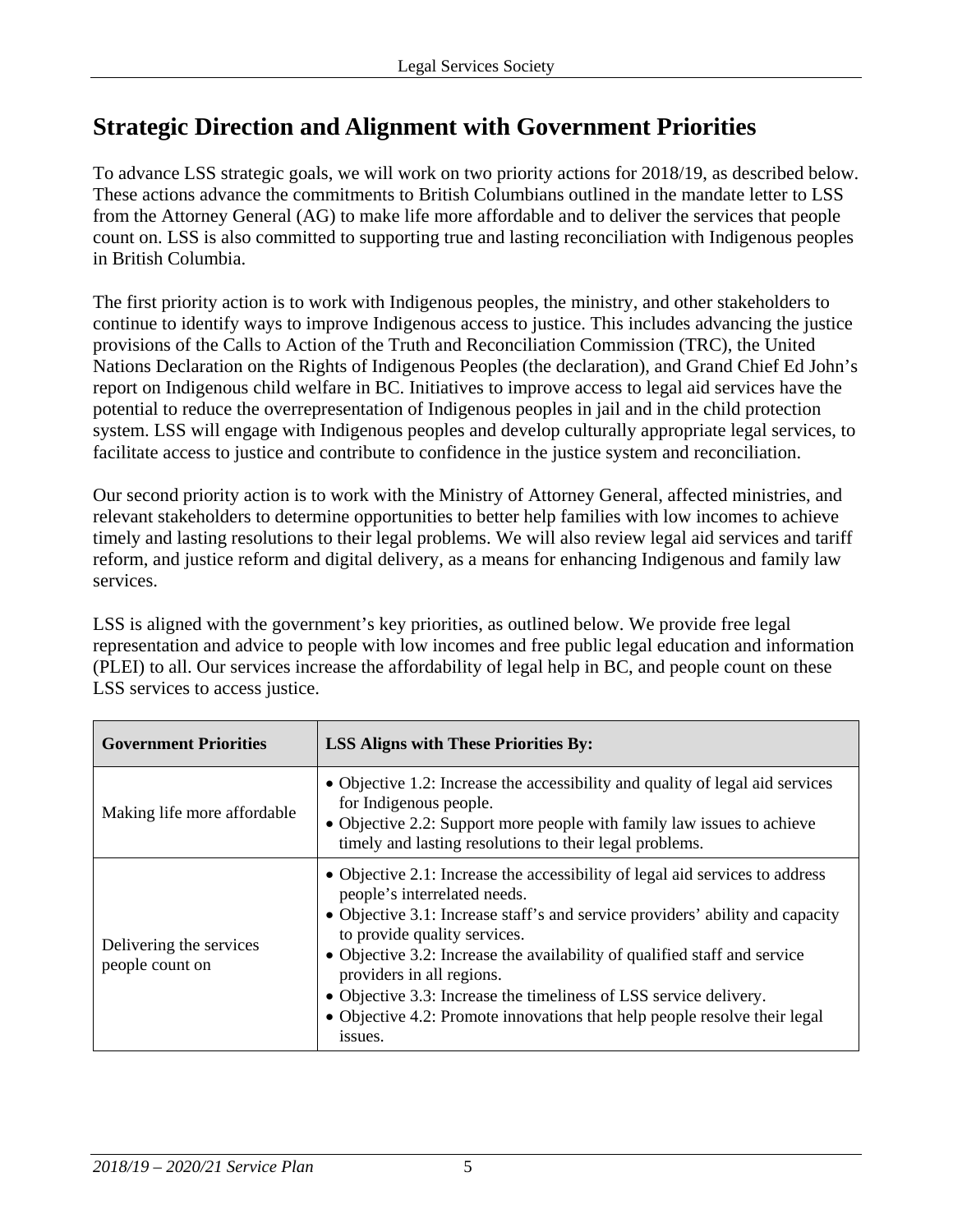# <span id="page-5-0"></span>**Operating Environment**

To operate within our funding envelope, LSS sets strict eligibility guidelines for all services but faces limited flexibility to respond to fluctuating service demands. LSS continues to apply robust budgeting and planning practices, supported by evidence-based decision making, to deliver effective and costefficient legal aid services to clients most in need.

Engaging with Indigenous communities and continuing to enhance services for Indigenous clients will be a priority in 2018/19. LSS will work to support the government's commitment to the TRC's Calls to Action, the UN declaration, and Grand Chief Ed John's child welfare report. The benefits of improved legal aid for Indigenous peoples include improved experiences and outcomes for clients, resulting in increased confidence in the justice system.

Families with low incomes, many of whom are mothers and children, are a particularly vulnerable group that will be an ongoing focus for LSS. Demand for family law services is high, and only about 40 percent of family legal aid applications are approved. Legal representation is only provided when there is a family emergency. We will work with the ministry to address service gaps and help more people with family law issues find resolutions to their legal problems.

Lawyer dissatisfaction with long-standing low tariff rates is an ongoing LSS concern. If we are unable to address their dissatisfaction, there is a risk that we will not be able to attract or retain highly skilled lawyers. Our clients will be at a disadvantage if they do not receive the same high quality legal counsel as others. In 2018/19, we will mitigate this risk by delivering Client Information System (CIS) improvements, quality assurance initiatives, and quality training opportunities for lawyers. LSS will also work with the ministry to examine our service delivery models and identify potential reforms.

LSS continues to focus on its organizational health, including staff retention, recruitment, remuneration levels, and workload issues. In 2018/19, we will enhance training, including cultural competency training for all staff, and implement measures to increase employee engagement. We will also need to assess whether our organizational structure is appropriate to manage capacity and deliver on current priorities.

Digital delivery of legal aid services continues to be part of LSS's strategy to deliver innovative and accessible services. In 2018/19, we will conduct an evaluation of MyLawBC to determine whether we are delivering on client outcomes and experiences in using the interactive online platform to resolve legal issues. We will also explore the expansion of digital delivery of services within our budget envelope.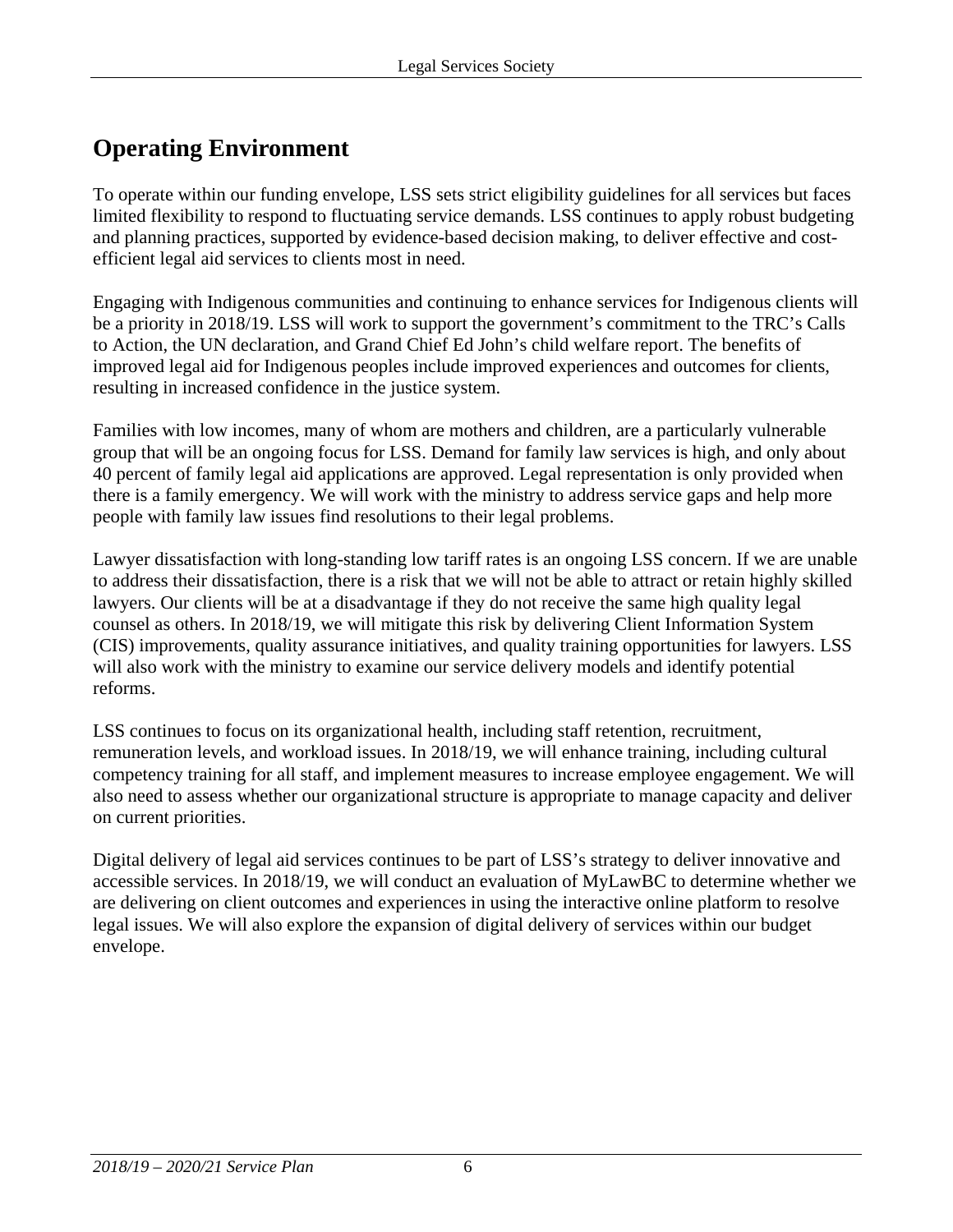# <span id="page-6-0"></span>**Performance Plan**

# <span id="page-6-1"></span>**Goals, Objectives, Strategies, Measures, and Targets**

The 2018/19 service plan sets out four new goals, and supporting objectives, strategies, and performance measures. This new strategic framework will help us achieve our renewed vision to provide client-focused legal aid that ensures access to justice for all. It will also guide us in carrying out our renewed mission, which is to deliver the legal aid services people need and to promote better access to justice.

Our new strategic framework reflects our current environment and priorities, and is intended to guide LSS through and beyond the three-year period of this plan. The new goals, objectives, and strategies replace those in our 2017/18 service plan. We have retained some performance measures for continuity where they remain relevant, and have introduced some new measures to track progress on new objectives. We will continue to refine the performance measures as we implement this new plan.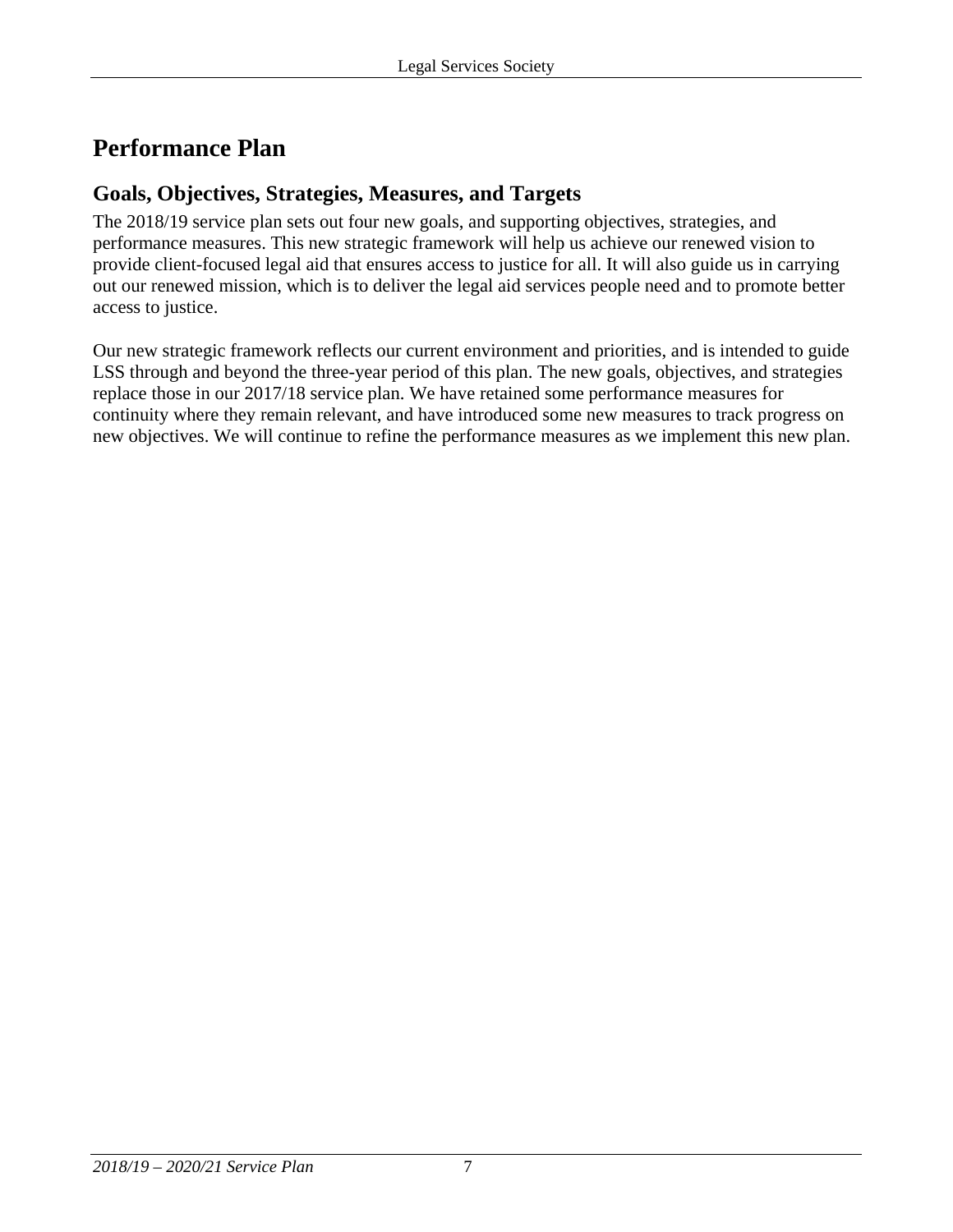## **Goal 1: LSS advances reconciliation with Indigenous people by improving access to justice.**

This new goal articulates our aim to improve Indigenous access to justice. We can achieve this outcome through our work with Indigenous people, the ministry, and other stakeholders. This work includes advancing the justice provisions of the TRC Calls to Action, the UN declaration, and Grand Chief Ed John's report on child welfare.

# **Objective 1.1: Ensure the cultural competence of staff and service providers.**

To measure progress against this new objective, LSS is introducing two new performance measures. LSS identifies specialized training as a key strategy to achieving this objective. Measure 1.1a tracks the numbers of training program participants as an operational measure of its success in delivering training to staff and service providers year over year. We will develop and begin delivery of the training in 2018/19. Measure 1.1b assesses the cultural competence of staff and service providers from the experience of Indigenous clients. LSS will set a baseline for this measure through client surveys in 2017/18, use that result to set a target, then measure it again in 2019/20 and every two years thereafter.

#### **Key Strategies:**

• Develop and deliver cultural competency training for staff and service providers.

|                  | <b>Performance Measures</b>                                                                                         | 2017/18<br><b>Forecast</b> | 2018/19<br><b>Target</b> | 2019/20<br><b>Target</b> | 2020/21<br><b>Target</b> |
|------------------|---------------------------------------------------------------------------------------------------------------------|----------------------------|--------------------------|--------------------------|--------------------------|
| 1.1a             | Percent of staff and number of service<br>providers who received cultural competency<br>training $(annual)^1$       |                            | <b>Baseline</b><br>set   | <b>TRD</b>               | <b>TBD</b>               |
| 1.1 <sub>b</sub> | Percent of Indigenous clients who say they<br>received culturally appropriate legal aid<br>$s$ ervices <sup>2</sup> |                            | <b>Baseline</b><br>set   | <b>TRD</b>               |                          |

<sup>1</sup> Data Source: Annual LSS count of number of participants in designated cultural competency training sessions.

2 Data Source: Biennial LSS Client Survey and/or Indigenous Client Survey.

- 1.1a This output measure demonstrates that LSS is consistently providing regular training to its staff and service providers. High-quality training should increase the cultural competence of staff and service providers.
- 1.1b This outcome measure assesses the impact of training for LSS staff and service providers on Indigenous clients' perception of whether legal aid services are culturally appropriate.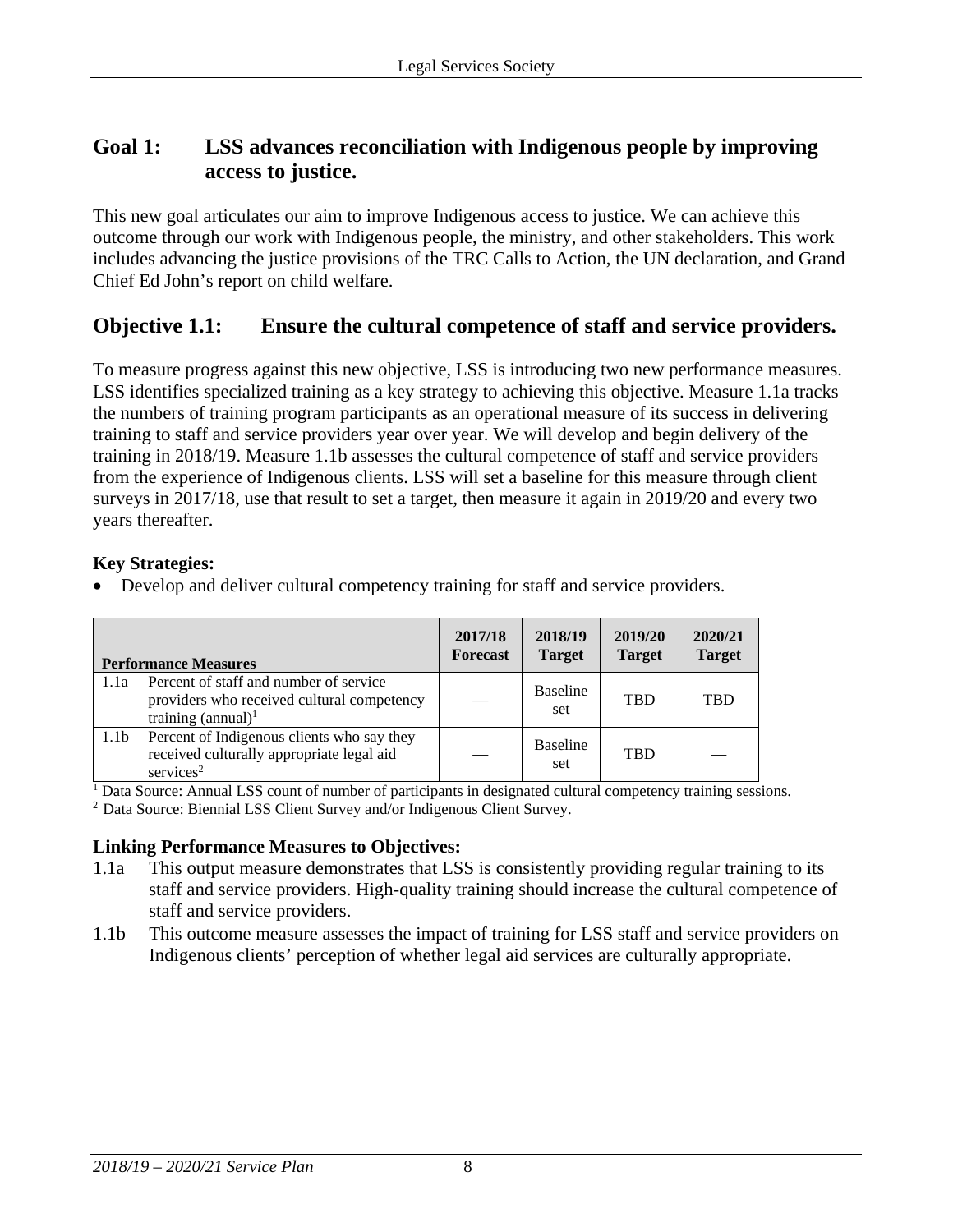# **Objective 1.2 Increase the accessibility and quality of legal aid services for Indigenous people.**

To measure progress against this new objective, LSS is introducing two new performance measures. We believe Indigenous clients can provide the most meaningful assessment of whether our services are accessible to them and meet their legal needs. We will gather data for measures 1.2a and 1.2b in 2017/18 through our general client survey to set baselines. This data will be compared with data gathered from a specialized survey or other tools to be developed in 2018/19 to better assess the opinions of Indigenous clients. Over time, LSS will determine the most appropriate tool to measure the views of Indigenous clients.

#### **Key Strategies:**

• Develop and implement expanded Indigenous legal aid services.

|                  | <b>Performance Measures</b>                                                                                      | 2017/18<br><b>Forecast</b> | 2018/19<br><b>Target</b> | 2019/20<br><b>Target</b> | 2020/21<br><b>Target</b> |
|------------------|------------------------------------------------------------------------------------------------------------------|----------------------------|--------------------------|--------------------------|--------------------------|
| 1.2a             | Percent of Indigenous clients who are<br>satisfied with the accessibility of legal aid<br>services. <sup>1</sup> | <b>Baseline</b><br>set     |                          | <b>TBD</b>               |                          |
| 1.2 <sub>b</sub> | Percent of Indigenous clients who say the<br>legal aid services they received met their<br>needs <sup>2</sup>    | <b>Baseline</b><br>set     | <b>TBD</b>               | <b>TRD</b>               |                          |

<sup>1</sup> Data Source: Biennial LSS Client Survey and/or Indigenous Client Survey.

<sup>2</sup> Data Source: Biennial LSS Client Survey and/or Indigenous Client Survey.

- 1.2a Indigenous client satisfaction with the accessibility of LSS services shows we are providing services when and where clients need them.
- 1.2b This outcome measure assesses whether Indigenous clients believe they received services that met their needs. The degree to which clients think that services met their needs is an indicator of both the accessibility and quality of the services.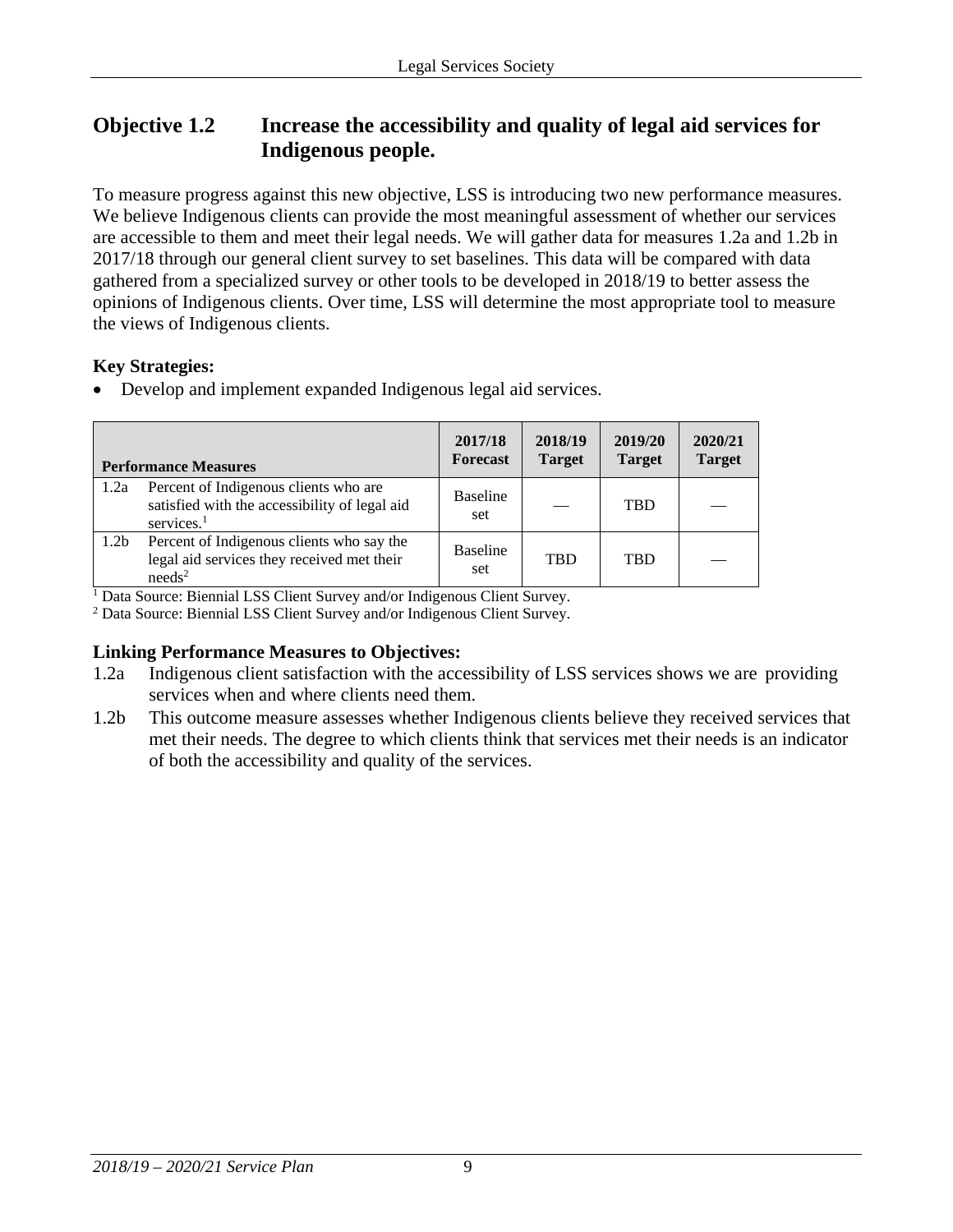# **Objective 1.3: Increase Indigenous people's and communities' engagement in improving access to justice.**

To measure progress against this objective, LSS will initially reuse combined results from performance measures 1.1b and 1.2b to provide an indication of the level of Indigenous people's and communities' engagement in the delivery of legal aid. In 2018/19, as we define and implement activities to engage Indigenous people and communities, we will develop more direct measures of community engagement through an Indigenous Client Survey.

#### **Key Strategies:**

- Engage with Indigenous people and communities to set priorities and design services.
- Facilitate understanding and build relationships between Indigenous communities and the justice system.

|                  | <b>Performance Measures</b>                                                                                         | 2017/18<br><b>Forecast</b> | 2018/19<br><b>Target</b> | 2019/20<br><b>Target</b> | 2020/21<br><b>Target</b> |
|------------------|---------------------------------------------------------------------------------------------------------------------|----------------------------|--------------------------|--------------------------|--------------------------|
| 1.3a             | Percent of Indigenous clients who say they<br>received culturally appropriate legal aid<br>$s$ ervices <sup>1</sup> | <b>Baseline</b><br>set     |                          | <b>TBD</b>               |                          |
| 1.3 <sub>b</sub> | Percent of Indigenous clients who say the<br>legal aid services they received met their<br>needs <sup>2</sup>       | <b>Baseline</b><br>set     |                          | <b>TBD</b>               |                          |

<sup>1</sup> Data Source: Biennial LSS Client Survey.

<sup>2</sup> Data Source: Biennial LSS Client Satisfaction Survey and/or Indigenous Client Survey.

- 1.3a Increased engagement is an important step toward advancing reconciliation. However, it is a difficult objective to measure directly. Research suggests that greater engagement of Indigenous people and communities in the planning and delivery of legal aid services will increase the cultural relevance of legal aid services to Indigenous peoples. This, in turn, will make the services more accessible and effective. The proportion of Indigenous clients who say they received culturally appropriate services is an indirect indicator of the impact of LSS engagement efforts.
- 1.3b This measure assesses the desired outcome of increased engagement, which is services that meet the needs of Indigenous clients.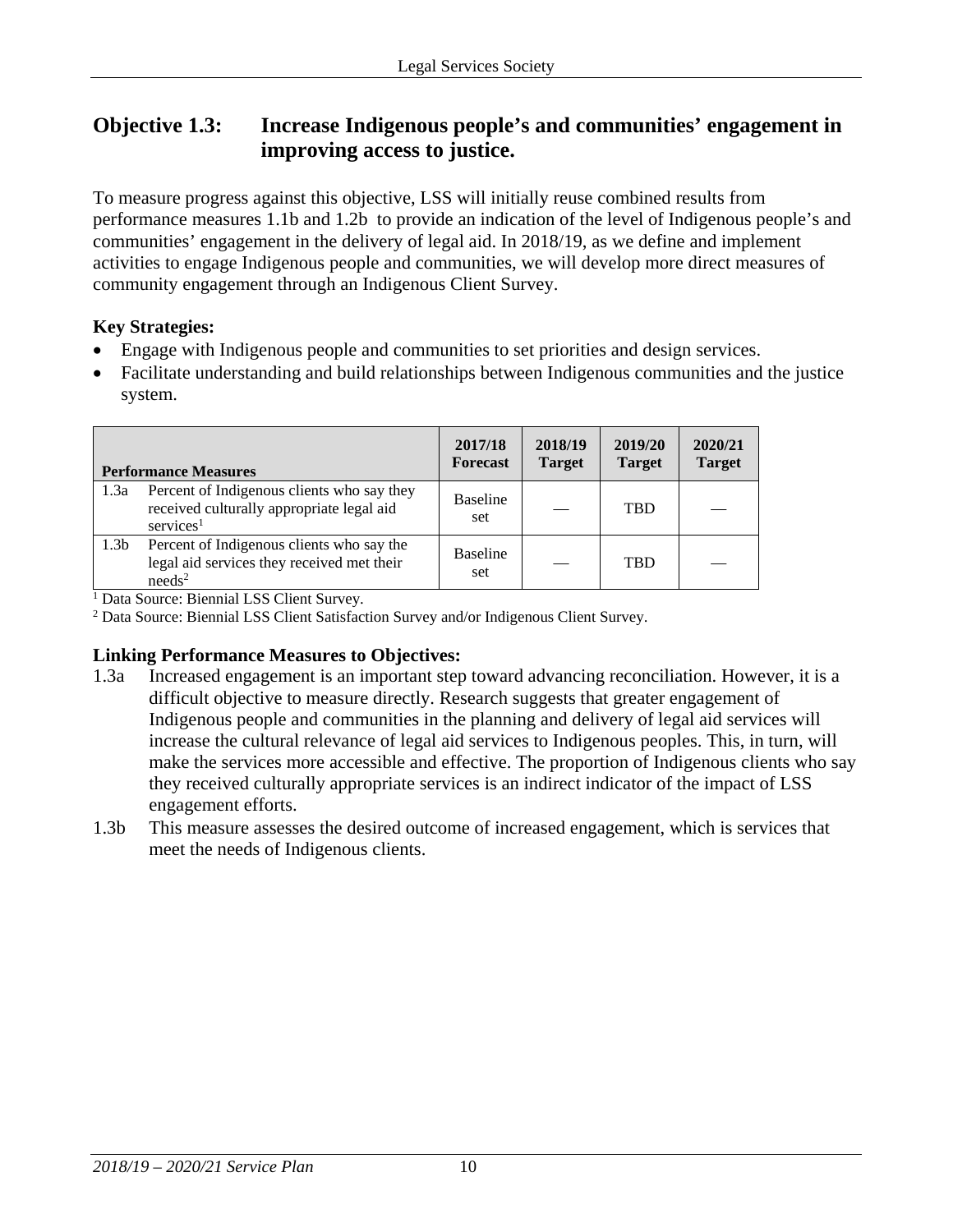# **Goal 2: LSS delivers services tailored to people's needs.**

This new, service-focused goal is based on evidence that legal aid services tailored to people's needs will be more likely to help clients achieve early and lasting resolutions to their legal problems. LSS plans to adapt current services to better ensure that clients' unique needs, such as mental health, domestic violence, or poverty issues, are understood and addressed.

### **Objective 2.1: Increase the accessibility of legal aid services to address people's interrelated needs.**

People's interrelated needs include non-legal issues such as health, poverty, and housing that contribute to their legal problems. To measure progress against this objective, LSS will use one new and two existing performance measures. LSS believes that the combination of enhanced training for staff and service providers, overall client satisfaction, and the percent of clients referred to services to address interrelated issues will give us an initial picture of our progress on meeting our objective. Though measure 2.1c was introduced in the 2017/18 service plan, LSS will not be able to gather baseline data until 2018/19 due to delays in implementing the necessary system changes. For measure 2.1a, LSS will establish a baseline in 2018/19.

#### **Key Strategies:**

- Provide training to staff and service providers to help them better address people's interrelated needs.
- Develop and implement services for people with interrelated needs.
- Enhance online access to legal aid services.

|                  | <b>Performance Measures</b>                                                                                                                                                              | 2014/15<br><b>Baseline</b> | 2017/18<br><b>Forecast</b> | 2018/19<br><b>Target</b> | 2019/20<br><b>Target</b> | 2020/21<br><b>Target</b> |
|------------------|------------------------------------------------------------------------------------------------------------------------------------------------------------------------------------------|----------------------------|----------------------------|--------------------------|--------------------------|--------------------------|
| 2.1a             | Percent of staff and number of service<br>providers who participated in a training<br>program who say the program helped them<br>better address people's interrelated needs <sup>1</sup> |                            |                            | <b>Baseline</b><br>set   | <b>TBD</b>               | <b>TRD</b>               |
| 2.1 <sub>b</sub> | Percent of clients satisfied overall with LSS<br>services <sup>2,3</sup>                                                                                                                 | 66%                        | 70%                        |                          | 70%                      |                          |
| 2.1c             | Percent of clients who are referred to<br>services to address interrelated issues <sup>4</sup>                                                                                           |                            |                            | <b>Baseline</b><br>set   | <b>TBD</b>               | <b>TRD</b>               |

<sup>1</sup> Data Source: Follow-up survey of training participants.

<sup>2</sup> Data Source: Biennial LSS Client Satisfaction Survey.

<sup>3</sup> LSS will continue to use the Common Measurement Tool (CMT) to benchmark our performance against other legal aid plans using the CMT.

<sup>4</sup> Data Source: LSS client information system.

#### **Linking Performance Measure to Objective:**

2.1a The accessibility of legal aid services to address people's interrelated needs depends in part on the ability of legal aid staff and service providers to deliver those services. This measure assesses the effectiveness of LSS training in increasing staff's and service providers' ability to address people's interrelated needs.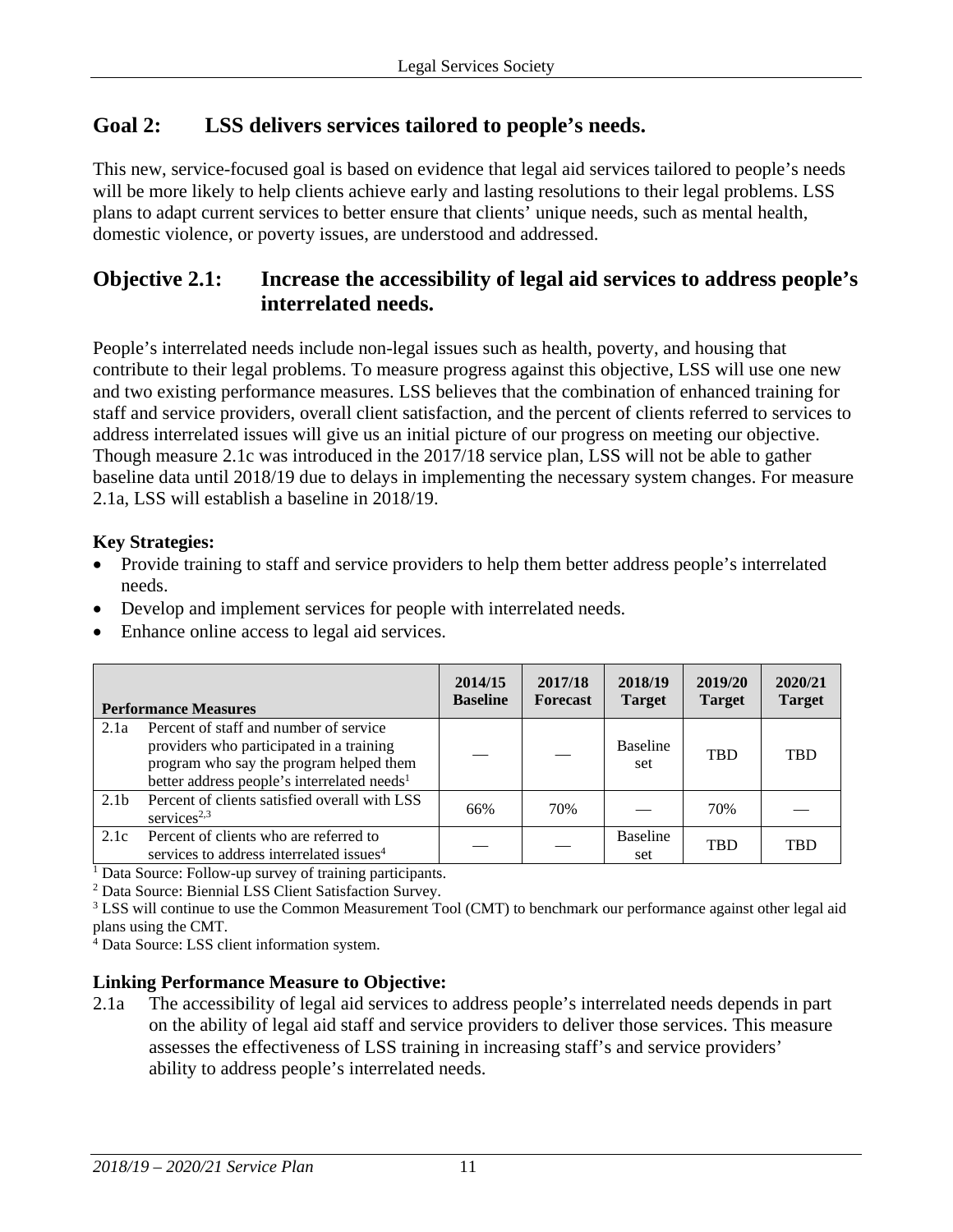- 2.1b Overall client satisfaction with LSS services shows that we are fulfilling our mission to provide the legal aid services people need. This measure assesses in part whether clients are satisfied with the accessibility of legal aid services to address their interrelated needs.
- 2.1c This measure indicates whether LSS support for front-line workers to assess and refer clients to services for their interrelated issues is resulting in the targeted proportion of clients being referred. An increased number of clients being referred to services to address interrelated issues suggests that clients have more access to the services they need.

### **Objective 2.2 Support more people with family law issues to achieve timely and lasting resolutions to their legal problems.**

Helping people resolve their family law issues is a key objective of the broader goal of delivering services tailored to people's needs. To measure this objective, LSS will establish a baseline percentage of family law clients who resolved their legal issues in 2017/18.

#### **Key Strategies:**

• Enhance family law services.

|      | <b>Performance Measure</b>                                                    | 2017/18<br><b>Forecast</b> | 2018/19<br><b>Target</b> | 2019/20<br><b>Target</b> | 2020/21<br><b>Target</b> |
|------|-------------------------------------------------------------------------------|----------------------------|--------------------------|--------------------------|--------------------------|
| 2.2a | Percent of family law clients who resolved<br>their legal issues <sup>1</sup> | <b>Baseline</b><br>set     | <b>TBD</b>               | TBD                      | TBD                      |

<sup>1</sup> Data Source: LSS client information system (Annual measure: can report where service providers record an outcome for individual clients).

#### **Linking Performance Measure to Objective:**

2.2a This measure assesses whether over time legal aid services are supporting more people to achieve timely and lasting resolutions to their family law issues. Refinements to this measure or the introduction of additional measures will be necessary to assess the timeliness and stability of the resolution.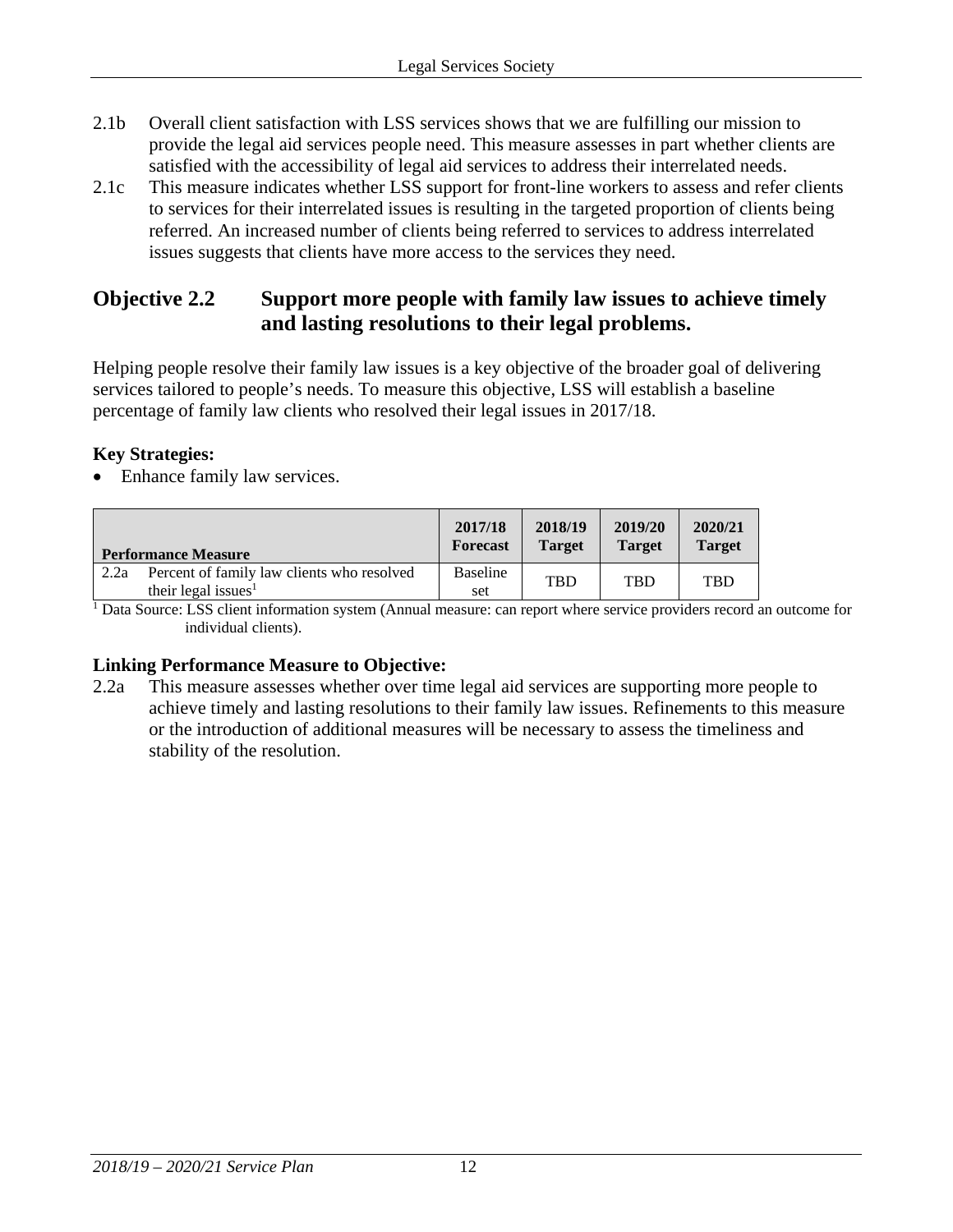# **Goal 3: LSS operates a cost-effective, quality assured legal aid plan.**

Operating a cost-effective, quality assured legal aid plan will ensure we are achieving optimum benefit for the people we serve within our funding envelope.

# **Objective 3.1: Increase staff's and service providers' ability and capacity to provide quality services.**

To measure progress against this new objective, LSS is introducing a new performance measure, which is also used to measure objective 2.1. The perceptions of staff and service providers are considered the most reliable way to determine whether training programs helped them better address people's interrelated needs. LSS will develop and implement training, and set a baseline in 2018/19.

#### **Key Strategies:**

Develop and implement a quality assurance program.

|      | <b>Performance Measure</b>                                                                                                                                                               | 2017/18<br><b>Forecast</b> | 2018/19<br><b>Target</b> | 2019/20<br><b>Target</b> | 2020/21<br><b>Target</b> |
|------|------------------------------------------------------------------------------------------------------------------------------------------------------------------------------------------|----------------------------|--------------------------|--------------------------|--------------------------|
| 3.1a | Percent of staff and number of service<br>providers who participated in a training<br>program who say the program helped them<br>better address people's interrelated needs <sup>1</sup> |                            | <b>Baseline</b><br>set   | <b>TBD</b>               | <b>TRD</b>               |

<sup>1</sup> Data Source: Follow-up surveys of training participants.

#### **Linking Performance Measure to Objective:**

3.1a Our strategy of implementing a quality assurance program is intended to increase staff's and service providers' ability and capacity to deliver quality services, which is a step toward the goal. This measure assesses lawyers' perceptions of the impact of LSS quality assurance initiatives on the quality of their services, which is the goal itself. The measure assesses the objective indirectly.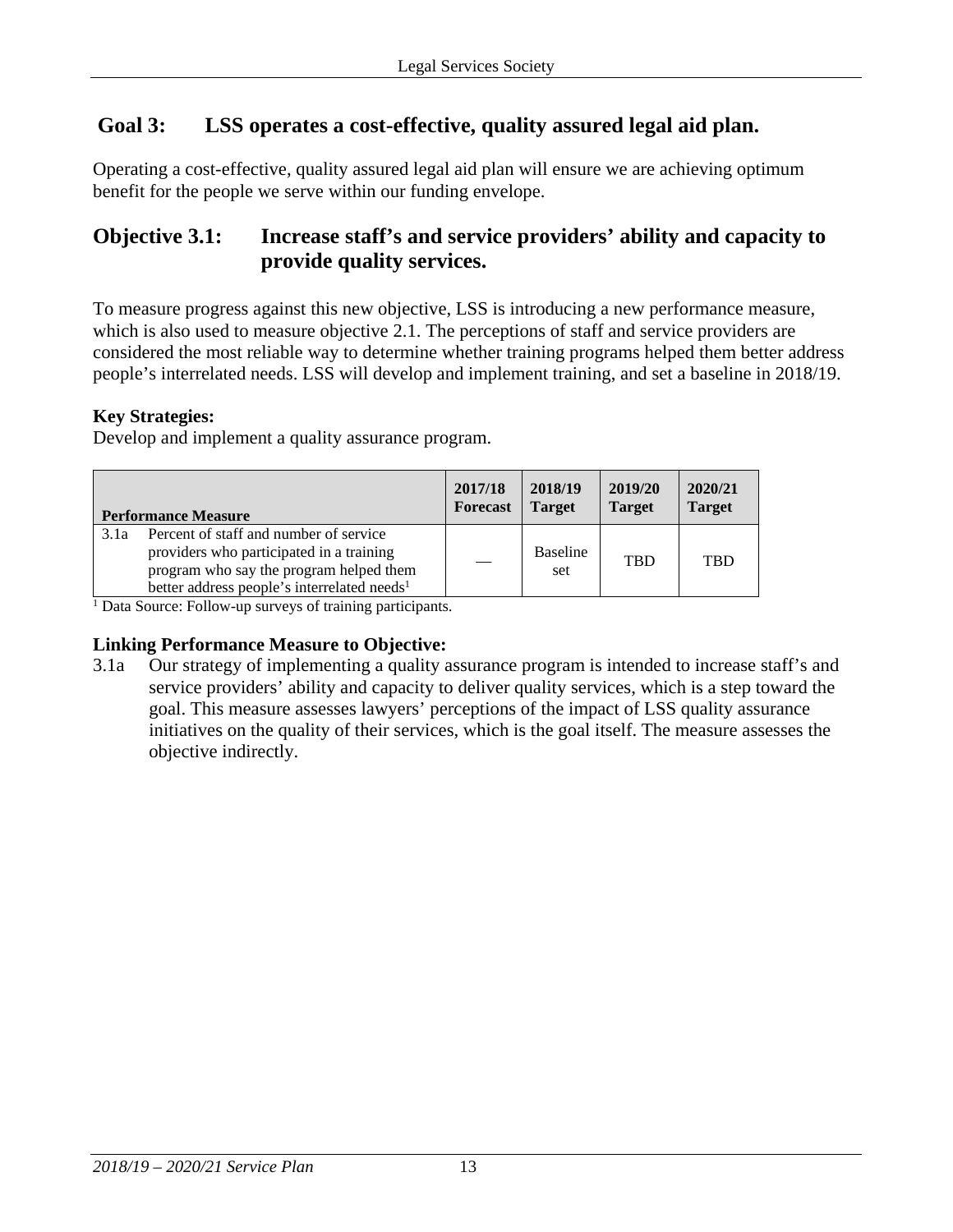# **Objective 3.2: Increase the availability of qualified staff and service providers in all regions.**

This new objective combines two existing performance measure to determine whether LSS is increasing the availability of qualified staff and service providers.

#### **Key Strategies:**

• Attract and retain qualified staff and service providers in all regions.

|                  | <b>Performance Measures</b>                                                 | 2016/17<br><b>Actual</b> | 2017/18<br>Forecast | 2018/19<br><b>Target</b> | 2019/20<br><b>Target</b> | 2020/21<br><b>Target</b> |
|------------------|-----------------------------------------------------------------------------|--------------------------|---------------------|--------------------------|--------------------------|--------------------------|
| 3.2a             | Percent of lawyers satisfied with the overall<br>support provided by $LSS1$ | 57%                      |                     | 60%                      |                          | <b>TBD</b>               |
| 3.2 <sub>b</sub> | Overall employee engagement <sup>2</sup>                                    | 71                       |                     | 74                       |                          | <b>TBD</b>               |

<sup>1</sup> Data Source: Biennial Tariff Lawyer Survey.

<sup>2</sup> Data Source: Biennial LSS Workplace Environment Survey.

#### **Linking Performance Measures to Objectives:**

- 3.2a An increasing level of satisfaction would indicate that LSS's attraction and retention activities are having a positive impact, and provide a qualitative measure of the sustainability of this key resource.
- 3.2b High employee engagement in the public sector is linked to increased staff retention and improved service for clients.

# **Objective 3.3 Increase the timeliness of LSS service delivery.**

This new objective focuses on the need to improve the efficiency of LSS business processes related to service delivery to advance both cost-effectiveness and service quality. To measure progress against this new objective, we are using an existing performance measure.

#### **Key Strategies:**

• Optimize business systems to improve service delivery.

| <b>Performance Measure</b> |                                                                                                                       | 2016/17       | 2017/18         | 2018/19       | 2019/20       | 2020/21       |
|----------------------------|-----------------------------------------------------------------------------------------------------------------------|---------------|-----------------|---------------|---------------|---------------|
|                            |                                                                                                                       | <b>Actual</b> | <b>Forecast</b> | <b>Target</b> | <b>Target</b> | <b>Target</b> |
| 3.3a                       | Percent of approved applicants receiving a<br>representation contract within the same day<br>of applying <sup>1</sup> | 56%           | 58%             | 60%           | 60%           | 60%           |

<sup>1</sup> Data Source: LSS client information system (annual measure).

#### **Linking Performance Measure to Objective:**

3.3a The measure tracks the timeliness of application approval, which ensures minimal delay in resolution of the client's legal issue. It includes delay in court proceeding while awaiting legal aid approval. The timeliness of application approval is a primary indicator of the timeliness of overall LSS service delivery.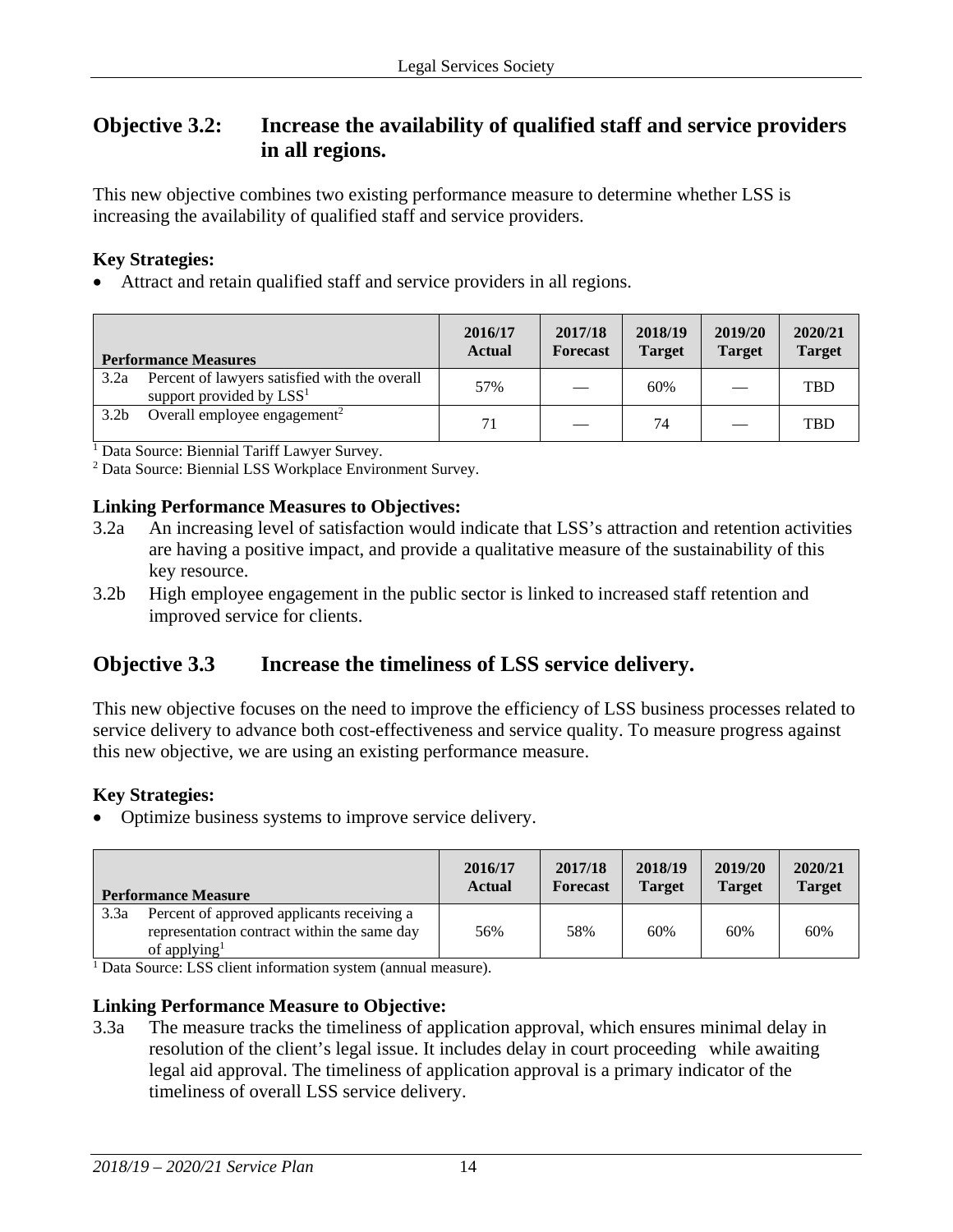### **Goal 4: LSS influences systemic changes that improve the outcomes of people who use our services.**

This reframed goal articulates our intention to bring about the justice system changes required to improve outcomes for our clients. LSS needs to influence and innovate to achieve these fundamental changes.

### **Objective 4.1: Increase LSS's influence on changes that improve access to justice.**

This new objective recognizes that the greater our influence, the more LSS can do to advance justice system changes. To measure progress against this objective, two existing performance measures are used together to provide a larger picture of LSS influence.

#### **Key Strategies:**

- Take a network approach to realize change.
- Demonstrate the value of legal aid services through evidence-based analysis, including evaluation and data analysis.

|                  | <b>Performance Measures</b>                                                             | 2016/17<br><b>Actual</b> | 2017/18<br><b>Forecast</b> | 2018/19<br><b>Target</b> | 2019/20<br><b>Target</b> | 2020/21<br><b>Target</b> |
|------------------|-----------------------------------------------------------------------------------------|--------------------------|----------------------------|--------------------------|--------------------------|--------------------------|
| 4.1a             | Percent of the public that supports the<br>provision of legal aid services <sup>1</sup> | 92%                      |                            | $>90\%$                  |                          | <b>TBD</b>               |
| 4.1 <sub>b</sub> | Volume of references to LSS and justice<br>reform <sup>2</sup>                          | 29                       | $35+$                      | $40+$                    | $40+$                    | $40+$                    |

<sup>1</sup> Data Source: Biennial LSS Public Opinion Poll.

<sup>2</sup> Data Source: Internet search of academic literature, stakeholder reports, and media. There are some limitations to this measure's accuracy (in favour of under-reporting) because we use a manual collection method.

- 4.1a Sustained public support for legal aid contributes to LSS's influence on justice system changes. LSS maintains the target of greater than 90 percent based on the consistency and high level of past performance.
- 4.1b This measure reflects the reach of LSS's influence in justice reform work. A high volume of references to LSS's justice reform work in academic literature, government reports, and the media indicates that our ideas are being reviewed and considered by key justice system decision-makers and opinion-makers.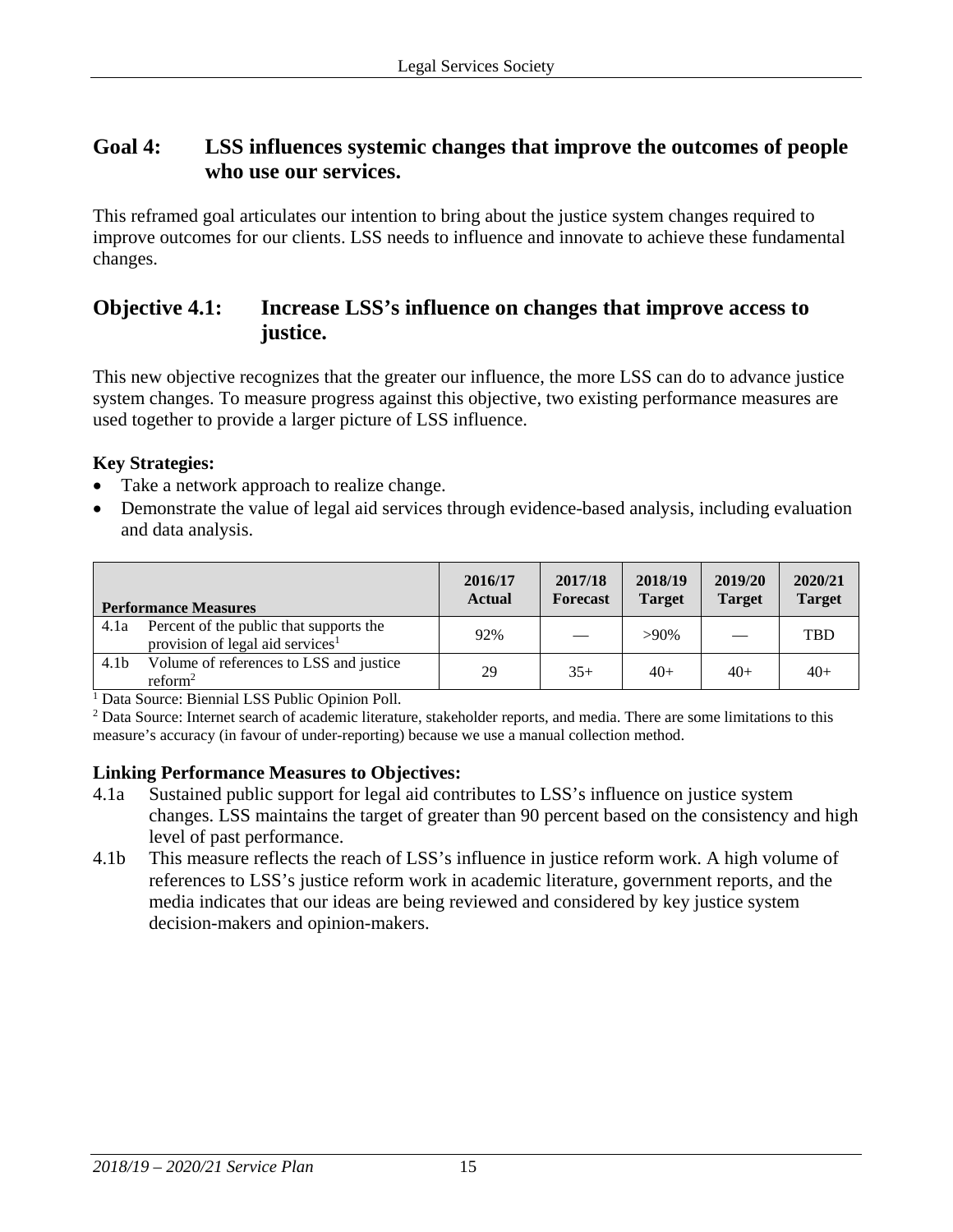# **Objective 4.2: Promote innovations that help people resolve their legal issues.**

This new objective was framed in 2017/18 as a strategy to achieve leadership in justice innovation. To measure progress against this objective, LSS will continue to use an existing performance measure.

#### **Key Strategies:**

• Develop and pilot innovative services that improve the outcomes of people who use them.

| Number of clients accessing innovative legal<br>Baseline<br>4.2a<br><b>TBD</b><br><b>TBD</b><br><b>TBD</b><br>aid services who resolve their legal issues <sup>1</sup><br>set | <b>Performance Measure</b> | 2017/18<br><b>Forecast</b> | 2018/19<br><b>Target</b> | 2019/20<br><b>Target</b> | 2020/21<br><b>Target</b> |
|-------------------------------------------------------------------------------------------------------------------------------------------------------------------------------|----------------------------|----------------------------|--------------------------|--------------------------|--------------------------|
|                                                                                                                                                                               |                            |                            |                          |                          |                          |

<sup>1</sup> Data Source: LSS client information system.

#### **Linking Performance Measure to Objective:**

4.2a This measure reflects the reach and impact of innovative, resolution-focused services on people in BC.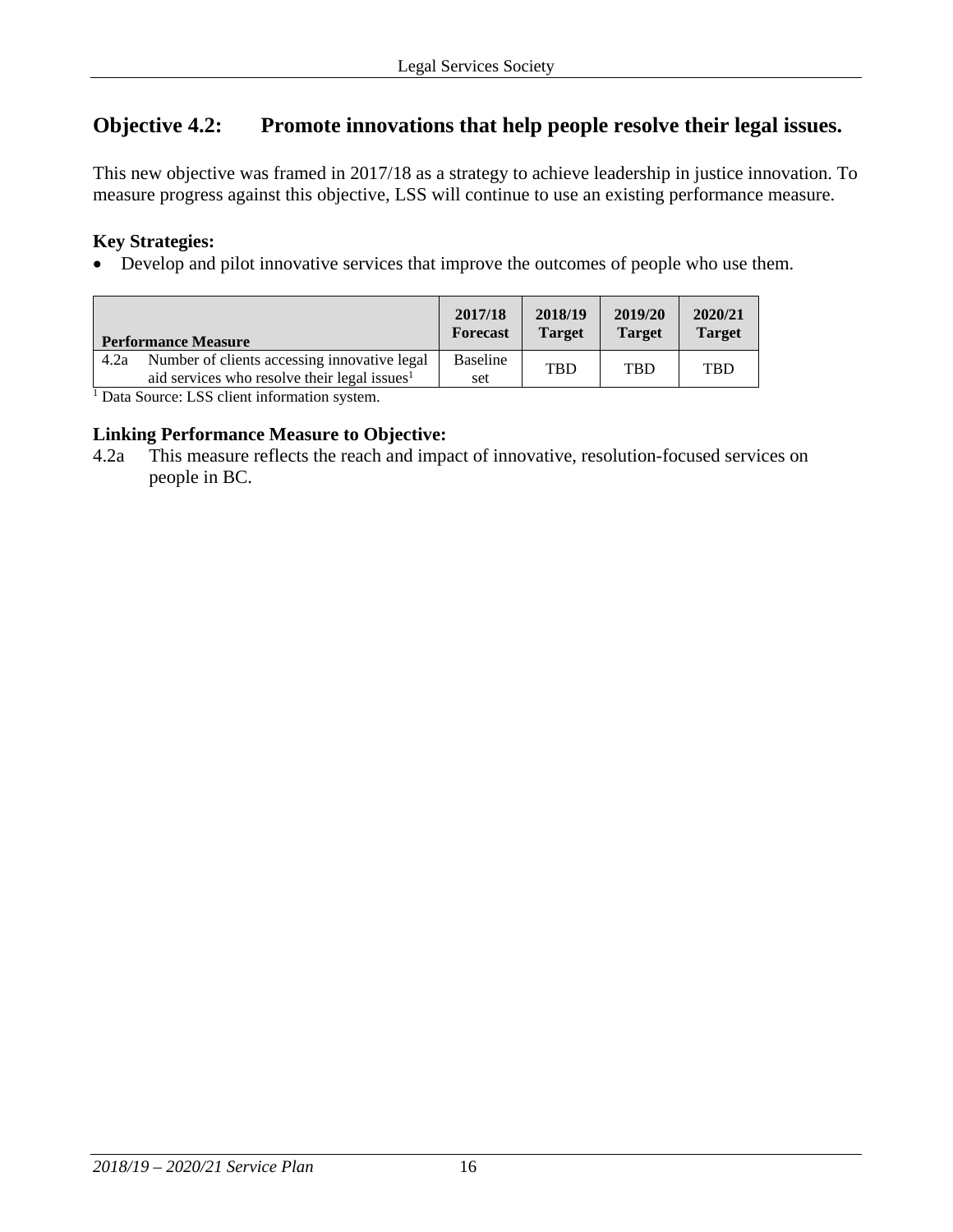# <span id="page-16-0"></span>**Financial Plan**

# <span id="page-16-1"></span>**Summary Financial Outlook**

| \$m\$                                         | 2017/18 Q3<br><b>Forecast</b> | 2018/19<br>Budget <sup>1</sup> | 2019/20<br>Budge <sup>1</sup> | 2020/21<br>Budget <sup>1</sup> |  |  |
|-----------------------------------------------|-------------------------------|--------------------------------|-------------------------------|--------------------------------|--|--|
| <b>Total Revenue</b>                          |                               |                                |                               |                                |  |  |
| Provincial Transfers <sup>1,2,3,4,5</sup>     | 70.7                          | 73.0                           | 73.1                          | 73.1                           |  |  |
| Large and Major Cases <sup>2</sup>            | 6.7                           | 4.7                            | 4.7                           | 4.7                            |  |  |
| <b>Justice Transformation Initiatives</b>     | 2.0                           | 2.0                            | 2.0                           | 2.0                            |  |  |
| Justice Transformation Expansion <sup>6</sup> | 2.2                           | 6.6                            | 6.6                           | 6.6                            |  |  |
| Non-government Revenue <sup>7</sup>           | 4.2                           | 4.3                            | 4.3                           | 4.3                            |  |  |
| <b>Total Revenue</b>                          | 85.8                          | 90.6                           | 90.7                          | 90.7                           |  |  |
| <b>Total Expenses</b>                         |                               |                                |                               |                                |  |  |
| Lawyer Fees <sup>2,3,4,5</sup>                | 43.1                          | 42.6                           | 42.6                          | 42.6                           |  |  |
| <b>Duty Counsel Fees</b>                      | 9.3                           | 9.3                            | 9.3                           | 9.3                            |  |  |
| Disbursements                                 | 5.9                           | 6.4                            | 6.4                           | 6.4                            |  |  |
| Salaries and Benefits                         | 12.9                          | 14.6                           | 14.7                          | 14.7                           |  |  |
| Grants and Contracted Services <sup>5</sup>   | 6.9                           | 9.5                            | 9.5                           | 9.5                            |  |  |
| Premises                                      | 2.0                           | 2.5                            | 2.5                           | 2.5                            |  |  |
| <b>Local Agents</b>                           | 1.8                           | 1.8                            | 1.8                           | 1.8                            |  |  |
| Computers                                     | 1.6                           | 1.7                            | 1.7                           | 1.7                            |  |  |
| Office                                        | 0.7                           | 0.7                            | 0.7                           | 0.7                            |  |  |
| Amortization                                  | 0.8                           | 0.8                            | 0.8                           | 0.8                            |  |  |
| Miscellaneous                                 | $0.4\,$                       | 0.2                            | 0.2                           | 0.2                            |  |  |
| <b>Board Expenses</b>                         | 0.2                           | 0.2                            | 0.2                           | $0.2\,$                        |  |  |
| Travel                                        | 0.2                           | 0.3                            | 0.3                           | 0.3                            |  |  |
| <b>Total Expenses</b>                         | 85.8                          | 90.6                           | 90.7                          | 90.7                           |  |  |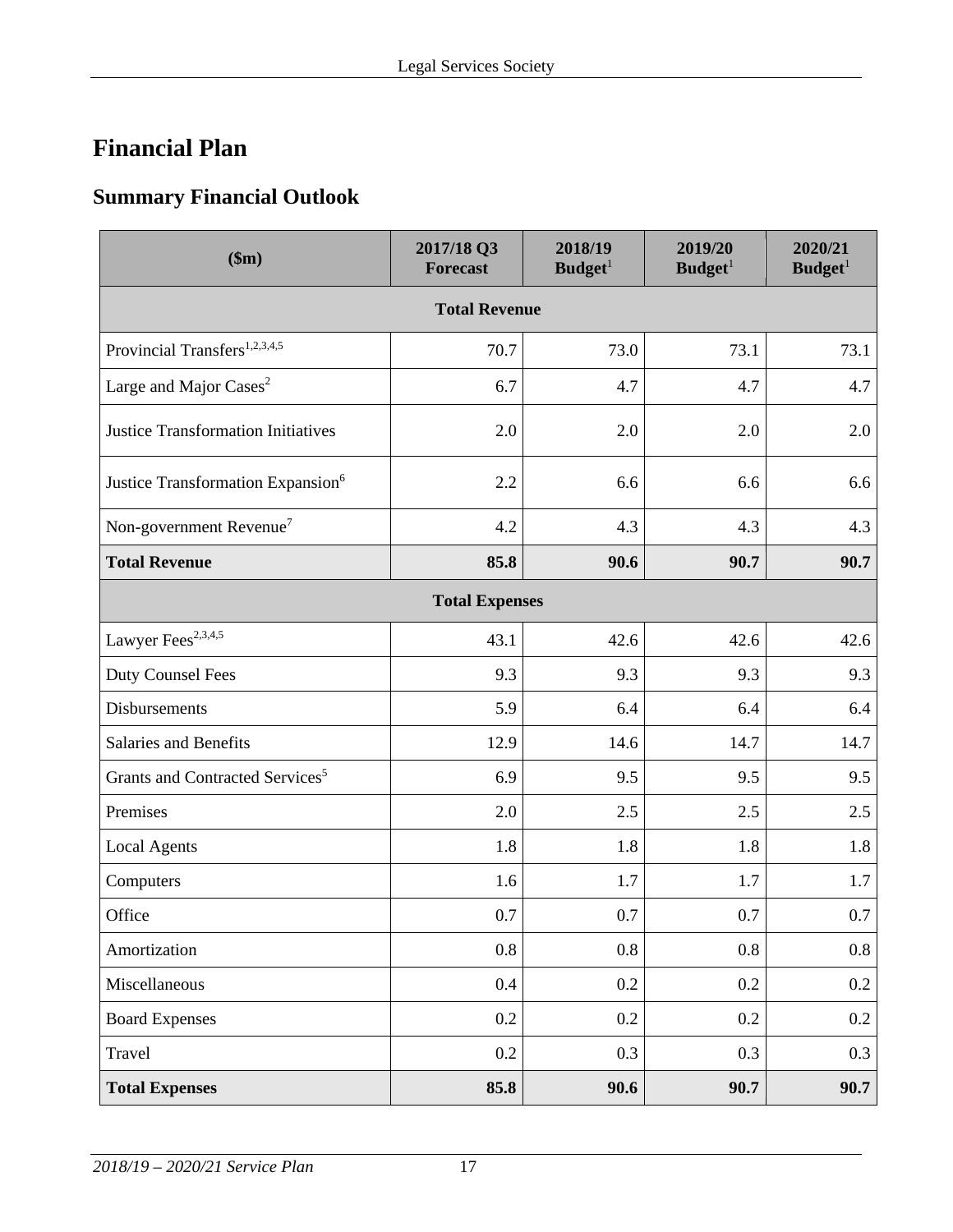| \$m\$                                                                                | 2017/18 Q3<br><b>Forecast</b> | 2018/19<br>Budget <sup>1</sup> | 2019/20<br>Budget <sup>1</sup> | 2020/21<br>Budget <sup>1</sup> |
|--------------------------------------------------------------------------------------|-------------------------------|--------------------------------|--------------------------------|--------------------------------|
| <b>Net Income/Excess of Revenue over</b><br><b>Expenses/Annual Surplus (Deficit)</b> | 0.0                           | 0.0                            | 0.0                            | 0.0                            |
| <b>Total Liabilities/Debt (even if zero)</b>                                         | 0.0                           | 0.0                            | 0.0                            | 0.0                            |
| <b>Accumulated Surpluses/Retained</b><br>Earnings/Equity (even if zero)              | 5.4                           | 5.4                            | 5.4                            | 5.4                            |
| <b>Capital Expenditures</b>                                                          | 0.7                           | 0.9                            | 0.7                            | 0.7                            |
| <b>Dividends/Other Transfers</b>                                                     | 0.0                           | 0.0                            | 0.0                            | 0.0                            |

<sup>1</sup> The budgets for the years 2018/19 through 2020/21 inclusive are projections. As per section 18 of the *Legal Services Society Act*, LSS will seek budget approval from the Attorney General (AG) in each of those respective years. LSS will provide services to the available funding.

 $2$  Budgets for large and major cases are based on ministry-approved budgets and may not reflect actual costs. In 2018/19, we estimate that Category B Cases will cost \$3.0 million (2017/18 - \$3.0 million) and Category C cases will cost \$3.3 million (2017/18 - \$3.7 million) based on our forecast of January 5, 2018. LSS will manage expenditures to the available funding provided by the ministry, as in previous years.

<sup>3</sup> LSS forecasts criminal legal aid costs to be \$4.346 million higher in 2018/19 than funded. The Province is currently finalizing a new five-year legal aid agreement with the Government of Canada with respect to criminal, immigration and refugee legal aid. LSS is structuring its service delivery in anticipation of receiving additional funding under the agreement. This Financial Plan will reflect any additional funding once the agreement is ratified. LSS will provide services to the available funding.

<sup>4</sup> LSS forecasts demand for Immigration and Refugee services, a federal responsibility, will cost \$3.65 million in 2018/19, which exceeds the available budget by \$1.723 million. The forecast is based on projected volumes of cases and historical billing patterns. LSS will provide services to the available funding.

<sup>5</sup> Grants and Contracted Services includes Community Legal Assistance Society (CLAS), West Coast Prison Justice Society, Brydges Line, Downtown Community Court, and Drug Court costs. LSS will provide services to the available funding.

<sup>6</sup> Justice Transformation Expansion is funded by the provincial government up to \$6.6 million to open and operate Parents Legal Centres throughout the province including Surrey and other locations and services to be determined. *Budget 2018*  provided \$3.8 million in additional funding for Parents Legal Centres in addition to the \$2.8 million provided in *Budget 2017.*

 $<sup>7</sup>$  Non-government revenue includes funding from the Law Foundation, the Notary Foundation, investment income, and</sup> Federally Funded Cases by the Department of Justice (DOJ) Canada.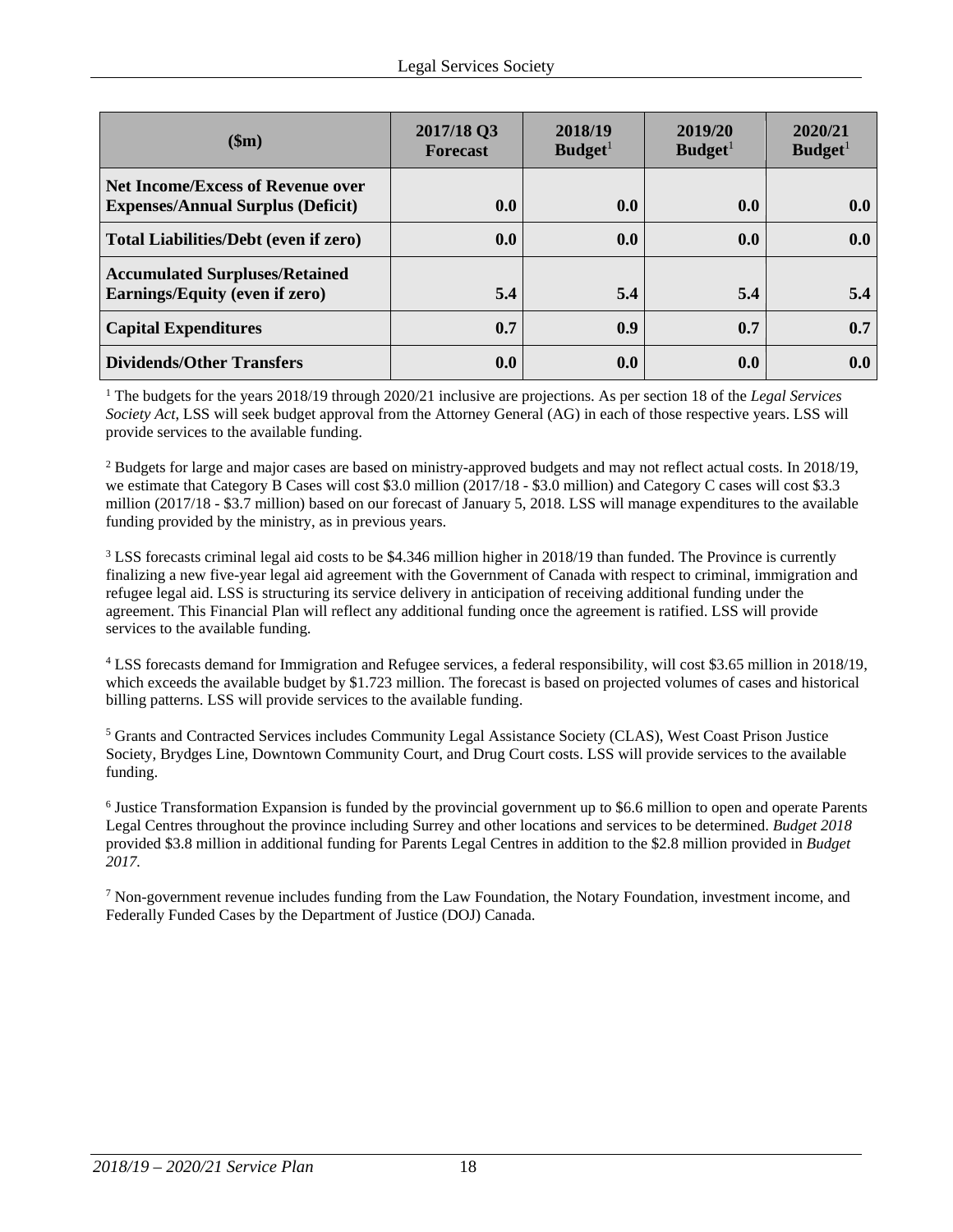# <span id="page-18-0"></span>**Key Forecast Assumptions, Risks and Sensitivities**

The tariff budgets are based on our best estimate of volume of applications and contracts, contract rates, and average case costs, taking into consideration any known changes to policies, initiatives, and historical trends.

#### **External Risk Factors**

- 1. About 5 percent of LSS's revenue (\$4.3 million) is from non-government sources and is interest rate sensitive (i.e., Law Foundation, Notary Foundation, and investment income). With interest rates at historic low levels with only two small increases of 0.25 per cent during 2017, and an uncertain real estate market due to upcoming mortgage changes, LSS could see a decrease in revenue. This revenue is used to fund the Indigenous Services Department (including Aboriginal Community Legal Workers), the Community and Publishing Services Department (including MyLawBC), the Family LawLINE, and Legal Information Outreach Workers.
- 2. Complex criminal trials are taking longer because of police investigation techniques, disclosure challenges, undercover operations, and gang-related prosecutions. These factors result in higher costs to LSS, including case preparation and court attendance. Having a fixed budget that does not allow for deficits means that LSS may need to restrict services in other areas in order to manage these cost pressures.
- 3. A risk LSS continues to face is the recruitment and retention of senior level management staff. However, greater flexibility to provide compensation adjustments within existing budgets for both excluded executive and management staff will begin to help with this risk.

#### **Internal Risk Factors**

As noted on page 6, lawyer dissatisfaction with low tariff rates is an ongoing LSS concern. The last time LSS raised tariff rates was in 2006. If we are unable to address their dissatisfaction, there is a risk that we will not be able to attract or retain highly skilled lawyers for our clients.

# <span id="page-18-1"></span>**Management's Perspective on the Financial Outlook**

LSS is dependent on provincial government funding to finance the majority of its expenditures. We also receive revenue from non-government sources that are tied to interest rates. LSS will provide services to the available budget.

LSS received new funding as part of *Budget 2018* for Legal Aid Expansion (\$4.774 million) and Parents Legal Centres (\$3.8 million). Funds will be used to provide additional family and Indigenous Services, open Parents Legal Centres, and provide other needed services.

#### **Mitigation Strategies**

- 1. LSS will use predictive-risk models for budgeting and forecasting.
- 2. LSS will use data analytics, trend analysis, and seek timely access to other justice system data (e.g., government, courts, and judiciary).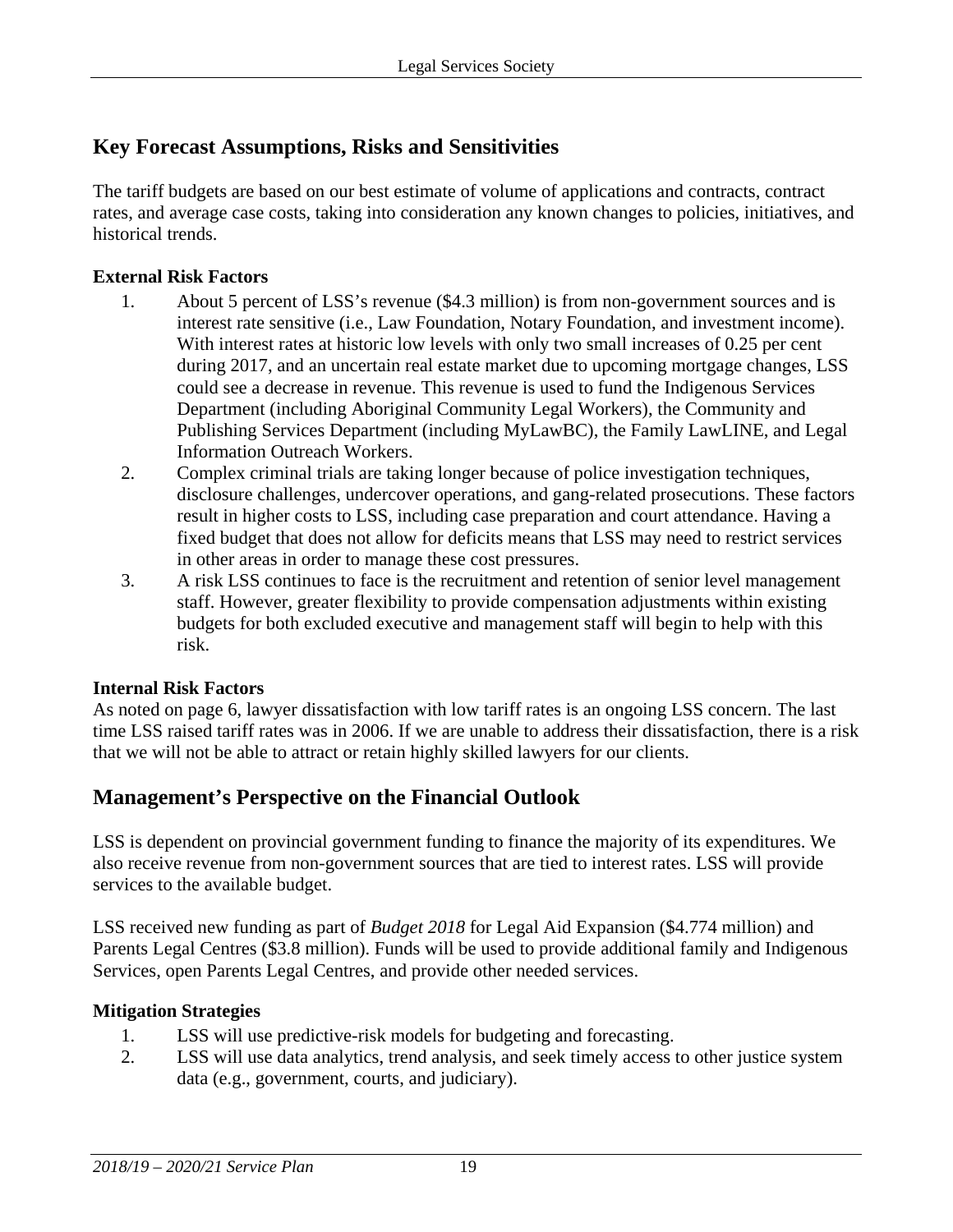- 3. LSS will use technology to improve the efficiency and effectiveness of our programs and services.
- 4. LSS has implemented a Management Succession Plan to ensure continuity of leadership.
- 5. LSS will pursue increased collaboration and discussions with government and other justice system stakeholders.